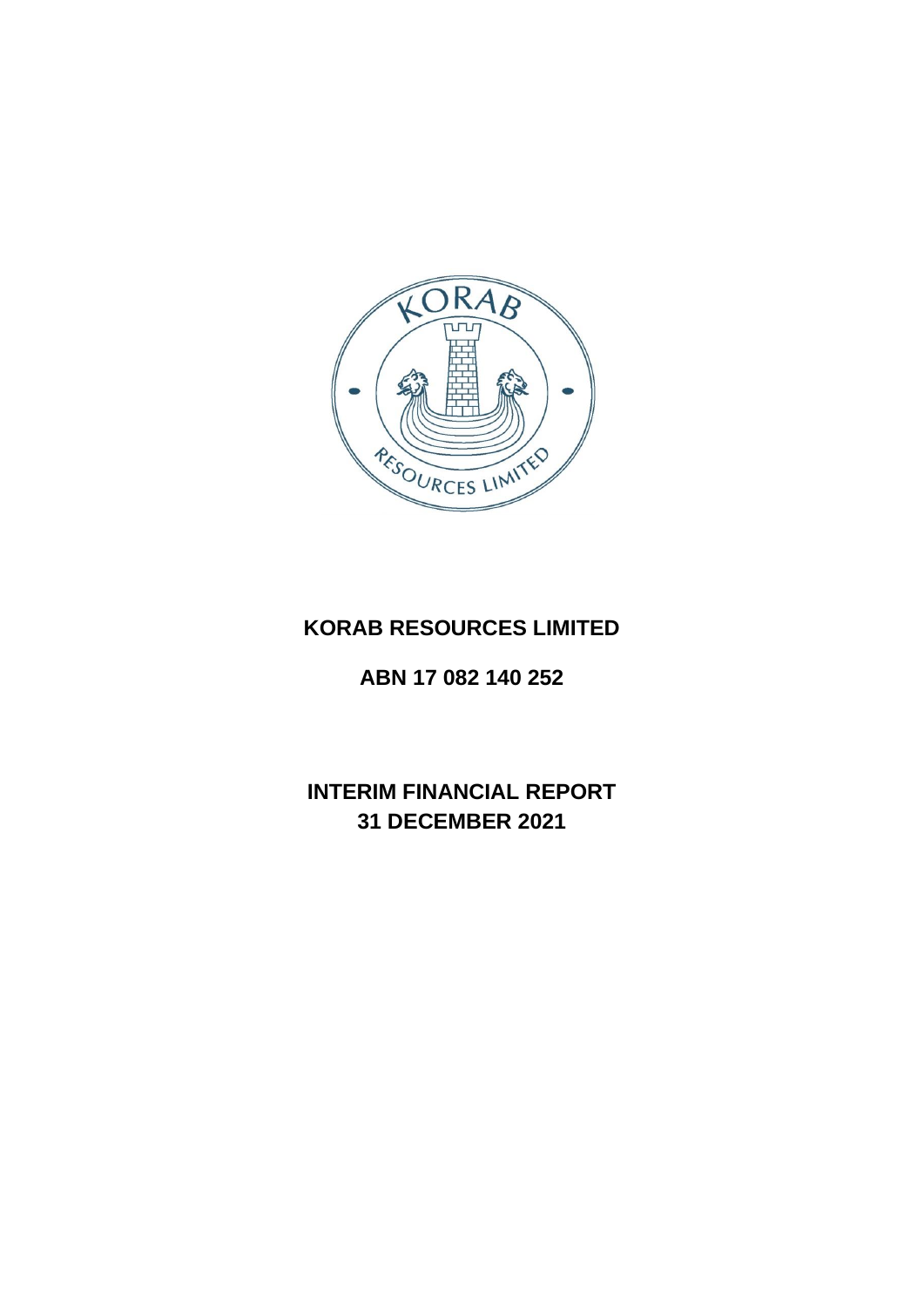# **Contents Page**

| CONSOLIDATED STATEMENT OF PROFIT AND LOSS AND OTHER COMPREHENSIVE INCOME  7 |  |
|-----------------------------------------------------------------------------|--|
|                                                                             |  |
|                                                                             |  |
|                                                                             |  |
|                                                                             |  |
|                                                                             |  |
|                                                                             |  |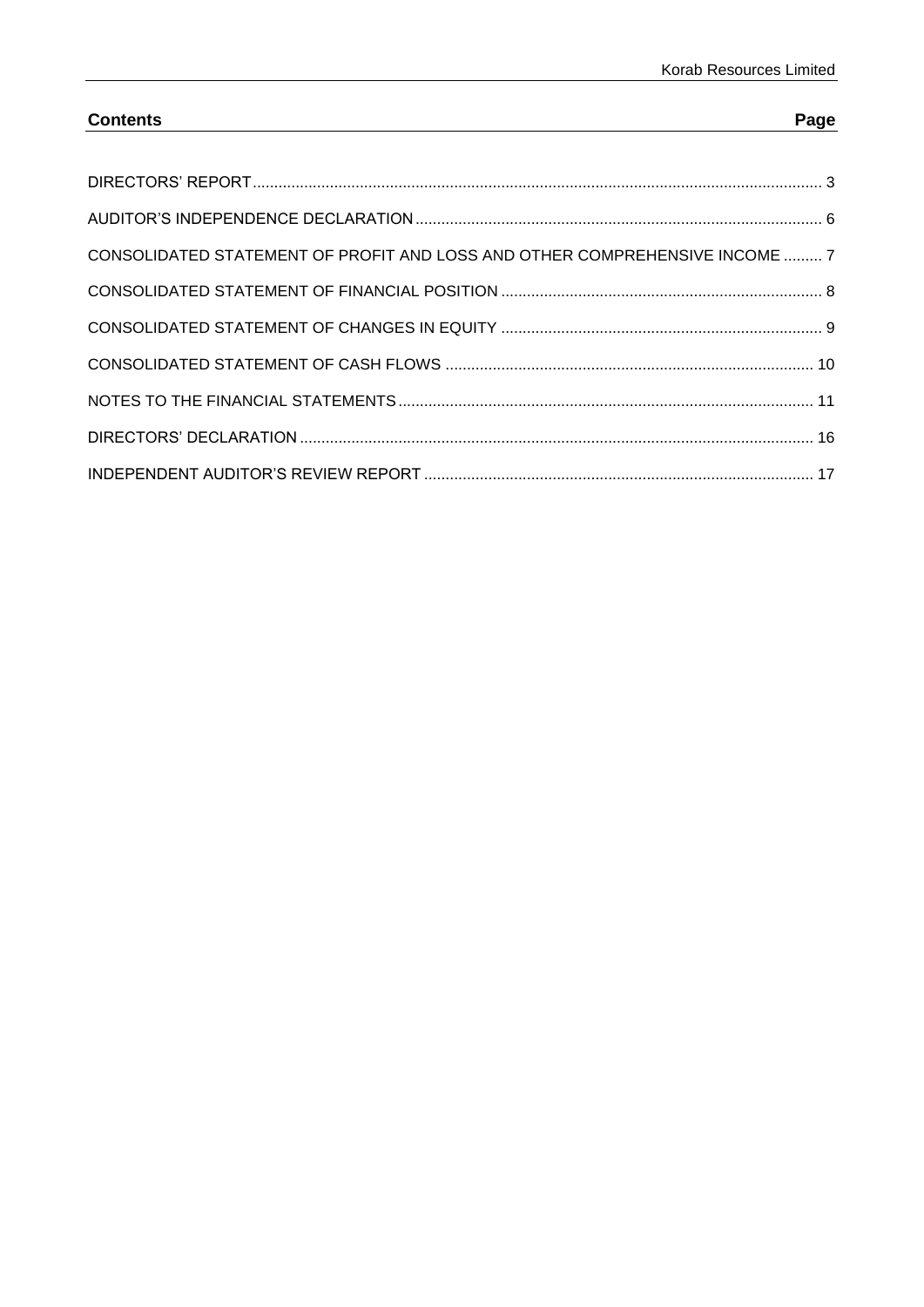### <span id="page-2-0"></span>**DIRECTORS' REPORT**

Your directors submit the financial report for Korab Resources Limited ("Korab") and its subsidiaries ("consolidated entity" or "Group") for the half-year ended 31 December 2021. In order to comply with the provisions of the Corporations Act 2001, the directors report as follows:

#### **Directors**

The names of directors who held office during or since the end of the interim period and until the date of this report are noted below. Directors were in office for the entire period unless otherwise stated.

| Andrej K. Karpinski | Executive Chairman     |
|---------------------|------------------------|
| Rodney H.J. Skeet   | Non-Executive Director |
| Anthony G Wills     | Non-Executive Director |

#### **Review of Operations**

#### WINCHESTER MAGNESIUM CARBONATE PROJECT (NT)

On 12 September 2018 and in subsequent report on 5 April 2019, the Company reported that it intends to produce raw magnesium carbonate rock which will be crushed and screened on-site at the Winchester quarry, as well as high grade and low-grade caustic calcined magnesia (CCM), and dead burned magnesia (DBM) which will be processed off-site using toll-processing through kilns owned by third-parties. Consequently, the production of CCM and DBM in this case would not require additional capital investment.

Subsequent to the end of the reporting period, on 9 March 2022, the Company reported results of the scoping study into production of 50,000 tonnes per year of magnesium metal at Winchester using owned and operated kiln and magnesium production facility. The scoping study reported the estimated capital costs of establishing the mine, and processing plant (including kiln and magnesium production facility) of between \$409 million and \$415 million. The Company reported that magnesium metal production costs have been estimated at between \$5,300 and \$5,400 per tonne, the annual gross profit has been estimated at between \$230 million and \$235 million, and the NPV of the Winchester project has been estimated at approximately \$1 billion using a discount rate of 12%. Please refer to the ASX report dated 9 March 2022 and titled *"Winchester Magnesium Scoping Study*" for further details and for the cautionary statement. The Company has further advised that it has commenced a second scoping study into production of magnesium metal using alternative technology with the aim of reducing the input costs and making the project more sustainable.

Korab continued discussions and negotiations with various parties including trading houses, magnesium users, aluminium-magnesium alloy makers, car makers, refractory ceramics producers, and other potential buyers of magnesium metal, magnesium carbonate rock, CCM, and DBM, as well as kiln operators, and equipment suppliers. Discussions with interested parties are ongoing but are incomplete and details are confidential. There can be no certainty that any agreement or agreements can be reached or that any transaction will eventuate from these discussions. Other than the agreement with ZM Ropczyce reported during the March 2019 quarter, no commercial terms have been agreed between the parties. Accordingly, no investment decision should be made on the basis of this information. Korab will advise the market if and when an agreement or agreements regarding offtakes and/or toll-treatment have been reached.

Korab continued the work on the permitting for the Winchester mine. Korab continues to work on the MMP with the aim of completing it as soon as possible. The process of MMP preparations is complex and in addition to the design of the start-up quarry, requires addressing issues relating to potential future expansion of the project into production of magnesium metal and its related logistics and infrastructure. Consequently, Korab is not in a position at this point in time to provide temporal guidance regarding the anticipated timing of the completion and the lodgment of the MMP. Korab will advise the market once the MMP for the Winchester mine has been completed and lodged.

#### BATCHELOR/GREEN ALLIGATOR POLYMETALLIC PROJECT (NT)

Korab continued exploration and evaluation of Batchelor/Green Alligator project with particular focus on gold, cobalt, nickel, scandium, lead, and base metals. No reportable exploration results (as the term is defined in the section 18 of the 2012 JORC code) were generated. Korab has also continued discussions with third parties regarding potential JV's to explore the project for various commodities.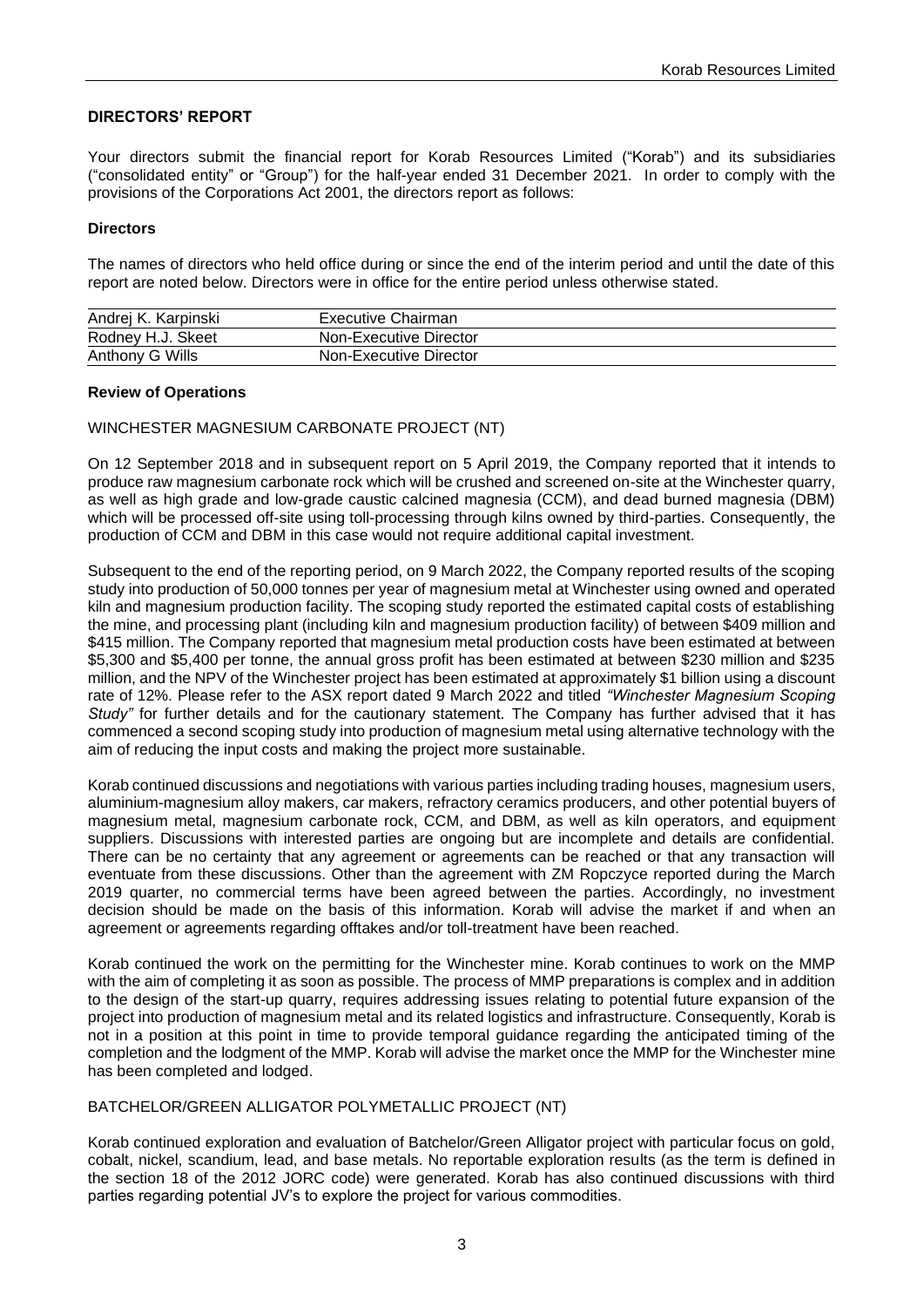#### **DIRECTORS' REPORT (continued)**

The Company has also continued discussions with third parties regarding a potential toll treatment of gold ore stockpiled at the Sundance gold mine located near Winchester magnesium carbonate deposit, within mining leases MLN542 and MLN543 (which are also owned by Korab). On 6 December 2021, the Company reported that one stockpile of gold ore has been removed, and another stockpile has been modified by third parties without the Company's authorisation.

### GEOLSEC ROCK PHOSPHATE PROJECT (NT)

During the reporting period Korab focused on other mineral assets and consequently exploration work at the Geolsec project was limited. An unrelated company (the Miner), which is sub-leasing the Geolsec phosphate project from Korab (as reported to the market on 25 July 2018), has advised Korab that it is working on its own development plans including the permitting for the Geolsec phosphate quarry prior to commencing extraction of the phosphate rock for export.

As reported during prior reporting period, the Miner has expressed an interest in purchasing the Geolsec project. The Company reported on 12 November 2021 that following the review of the Geolsec project, phosphate market economics, and other factors it has decided not to sell the Geolsec project an that it has terminated further discussions regarding such sale. For further details please refer to the ASX report dated 12 November 2021 and titled *"Magnesium and phosphate projects review completed".*

During the reporting period, the Company has been approached by another unrelated third party seeking to enter into a leasing agreement or a JV for the purpose of developing the Geolsec project. Discussions with this party are ongoing but are incomplete and details are confidential. There can be no certainty that any agreement or agreements can be reached or that any transaction will eventuate from these discussions. Accordingly, no investment decision should be made on the basis of this information. Korab will advise the market if and when an agreement or agreements have been reached. The Company has received to date cash payments totalling \$717,200 arising from the sub-leasing of the Geolsec project.

#### BOBRIKOVO GOLD AND SILVER PROJECT (UKRAINE)

On 24 September 2019, Korab reported that that it has received notification from its Ukrainian subsidiary "DKL" that on the basis of the Executive Order/Decree of the President of Ukraine, all exploration licences, mining permits, and leases held by "DKL" whose term would have otherwise expired, have been prolonged until the end of the hostilities in the Luhansk region. Notwithstanding the uncertain situation in eastern Ukraine where the project is located, during the reporting period Korab continued engagement with stakeholders, contractors, advisers, and potential partners/investors with the view to a JV, sub-leasing, sale, or re-commencing operations at this project.

Following the end of the reporting period, the Company has received an expression of interest from an unrelated third party wishing to purchase the project. These discussions are ongoing but are incomplete and details are confidential. There can be no certainty that any agreement or agreements can be reached or that any transaction will eventuate from these discussions. Accordingly, no investment decision should be made on the basis of this information. Korab will advise the market if and when an agreement or agreements have been reached.

#### MT. ELEPHANT/ASHBURTON DOWNS PROJECT (WA)

Korab continued the exploration and evaluation of the Mt. Elephant project, focusing primarily on its gold and base metals potential. No reportable exploration results (as the term is defined in the section 18 of the 2012 JORC code) were generated.

As at 31 December 2020, Mt. Elephant consisted of 4 granted exploration licences E08/2757, E52/2724, E08/2307, E08/2756, and 3 exploration licence applications E52/3872, E08/3264 and E08/3302 ("Tenements").

Great Fingall Mining Company NL (GFMC), held the option to acquire the project (as reported to the market on 25 July 2018), The option held by GFMC expired on 21 June 2020 as envisaged in the ASX report dated 25 October 2019. Korab and GFMC are still negotiating a new option agreement. No terms have been agreed between the parties and there can be no certainty that any agreement or agreements can be reached or that any transaction will eventuate from these discussions.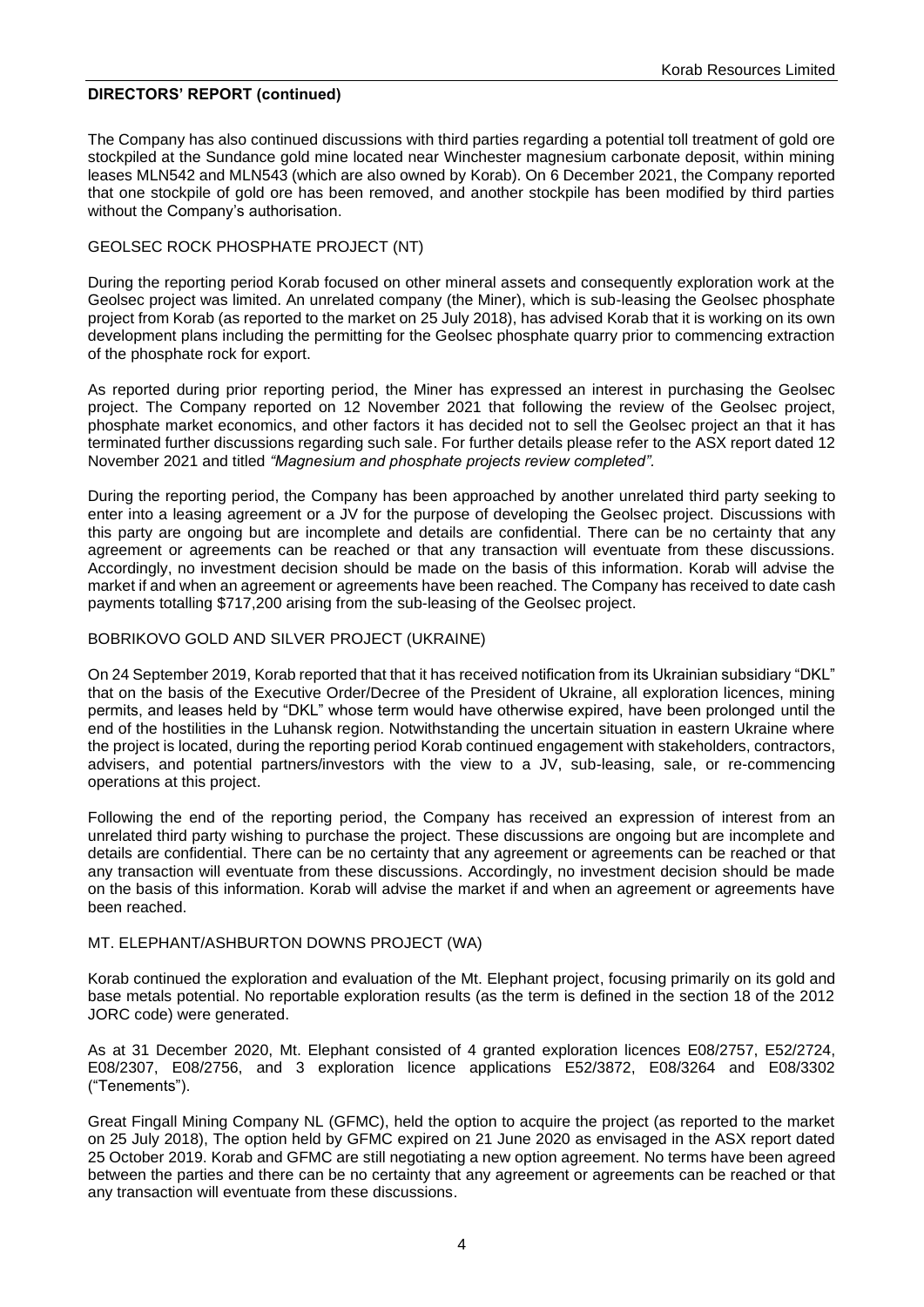#### **DIRECTORS' REPORT (continued)**

#### **Corporate**

The Group reported a consolidated loss after taxation for the period of \$289,709 (31 December 2020: loss of \$379,025), primarily relating to revenue of \$36,364 (2020: \$160,000) from sub-leasing of Geolsec phosphate project, corporate compliance and administration costs of \$319,926 (2020: \$217,091), and an impairment for exploration expenditure of \$Nil (2020: \$395,459).

#### *Capital raising*

On 28 October 2021, the Company announced a placement of 34,557,019 shares at 5.5 cents each to unrelated exempt investors to raise approximately \$1,900,636 before transaction costs. Placement funds will be used to continue exploration and development work on Korab's mineral assets, for general working capital purposes and to retire debt.

#### **Events subsequent to the end of the reporting period**

No matter or circumstance has arisen since 31 December 2021 that in the opinion of the directors has significantly affected, or may significantly affect in future financial years the consolidated entity's operations, the results of those operations, or the consolidated entity's state of affairs.

#### **Auditor's Independence Declaration**

Section 307C of the Corporations Act 2001 requires our auditors, HLB Mann Judd (WA Partnership), to provide the directors of the company with an Independence Declaration in relation to the review of the interim financial report. This Independence Declaration is set out on page 6 and forms part of this directors' report for the halfyear ended 31 December 2021.

This report is signed in accordance with a resolution of the Board of Directors made pursuant to s306(3) of the Corporations Act 2001.

UMUL …………………………………………

Andrej K. Karpinski Executive Chairman

16 March 2022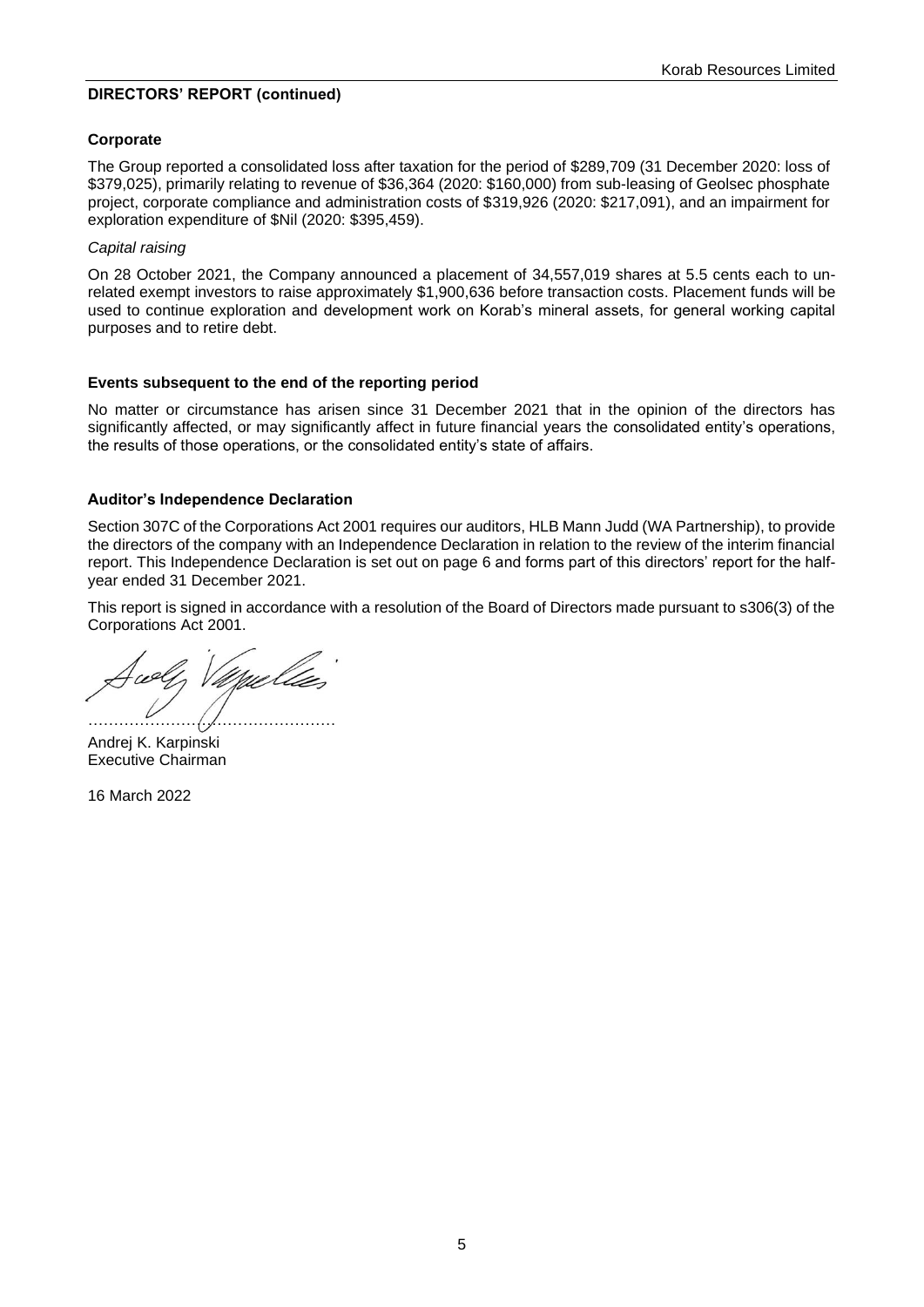

#### **AUDITOR'S INDEPENDENCE DECLARATION**

As lead auditor for the review of the consolidated financial report of Korab Resources Limited for the half-year ended 31 December 2021, I declare that to the best of my knowledge and belief, there have been no contraventions of:

- a) the auditor independence requirements of the *Corporations Act 2001* in relation to the review; and
- b) any applicable code of professional conduct in relation to the review.

**Perth, Western Australia 16 March 2022**

whley

**D I Buckley Partner**

#### hlb.com.au

HLB Mann Judd (WA Partnership) ABN 22 193 232 714 Level 4, 130 Stirling Street, Perth WA 6000 / PO Box 8124 Perth BC WA 6849 **T:** +61 (0)8 9227 7500 **E:** mailbox@hlbwa.com.au Liability limited by a scheme approved under Professional Standards Legislation. HLB Mann Judd (WA Partnership) is a member of HLB International, the global advisory and accounting network.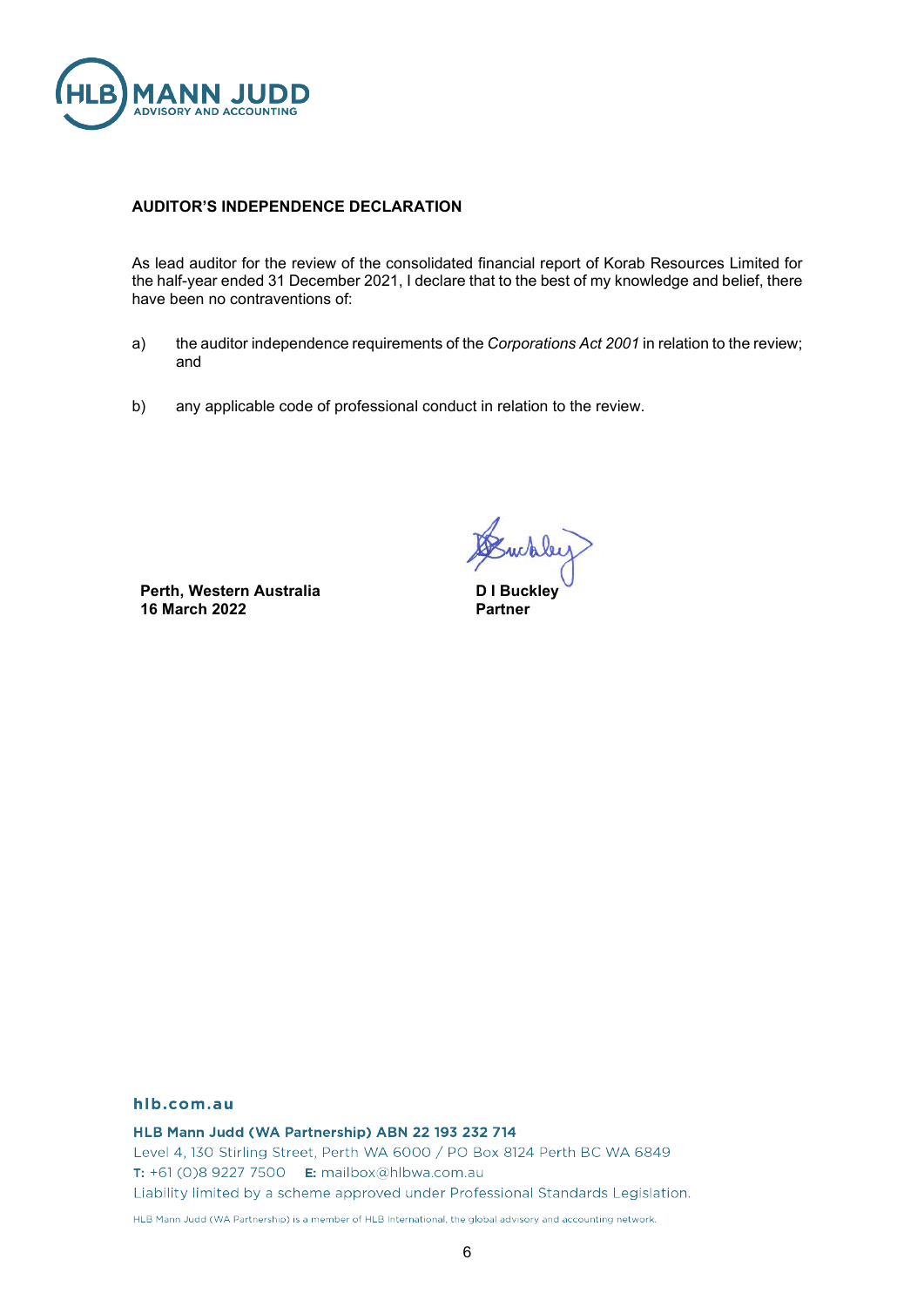# <span id="page-6-0"></span>**CONDENSED CONSOLIDATED STATEMENT OF PROFIT AND LOSS AND OTHER COMPREHENSIVE INCOME**

# **FOR THE HALF-YEAR ENDED 31 DECEMBER 2021**

|                                                                                                                                                                                                                                          | <b>Consolidated</b> |                                                                       |                                                                           |
|------------------------------------------------------------------------------------------------------------------------------------------------------------------------------------------------------------------------------------------|---------------------|-----------------------------------------------------------------------|---------------------------------------------------------------------------|
|                                                                                                                                                                                                                                          | <b>Notes</b>        | 31 Dec 2021<br>\$                                                     | 31 Dec 2020                                                               |
| Revenue<br>Finance income<br>Foreign exchange (loss) / gain                                                                                                                                                                              | $\overline{2}$      | 36,364<br>51,482<br>(4,749)                                           | 160,000<br>52,073<br>14,153                                               |
| Finance expense<br>Corporate compliance and administration<br>Impairment of exploration expenditure (tenement expiry)<br>Occupancy costs<br>Contractor expenses capitalised<br>Conference, travel and public relations<br>Other expenses | 3<br>3              | (164, 299)<br>(319, 926)<br>(17, 545)<br>130,357<br>(7, 332)<br>5,939 | (135, 305)<br>(217, 091)<br>(395, 459)<br>(17, 512)<br>164,647<br>(4,531) |
| Loss before income tax                                                                                                                                                                                                                   |                     | (289, 709)                                                            | (379, 025)                                                                |
| Income tax expense                                                                                                                                                                                                                       |                     |                                                                       |                                                                           |
| Loss for the half-year                                                                                                                                                                                                                   |                     | (289, 709)                                                            | (379, 025)                                                                |
| Other comprehensive income for the half-year net of<br>income tax                                                                                                                                                                        |                     |                                                                       |                                                                           |
| Items that may be reclassified to profit or loss<br>Exchange difference on translation of foreign operations                                                                                                                             |                     |                                                                       |                                                                           |
| Total comprehensive loss for the half-year                                                                                                                                                                                               |                     | (289, 709)                                                            | (379, 025)                                                                |
| Basic and diluted loss per share (cents per share)                                                                                                                                                                                       | 11                  | (0.08)                                                                | (0.11)                                                                    |

*The above consolidated statement of profit and loss and other comprehensive income should be read in conjunction with the accompanying notes to the financial statements.*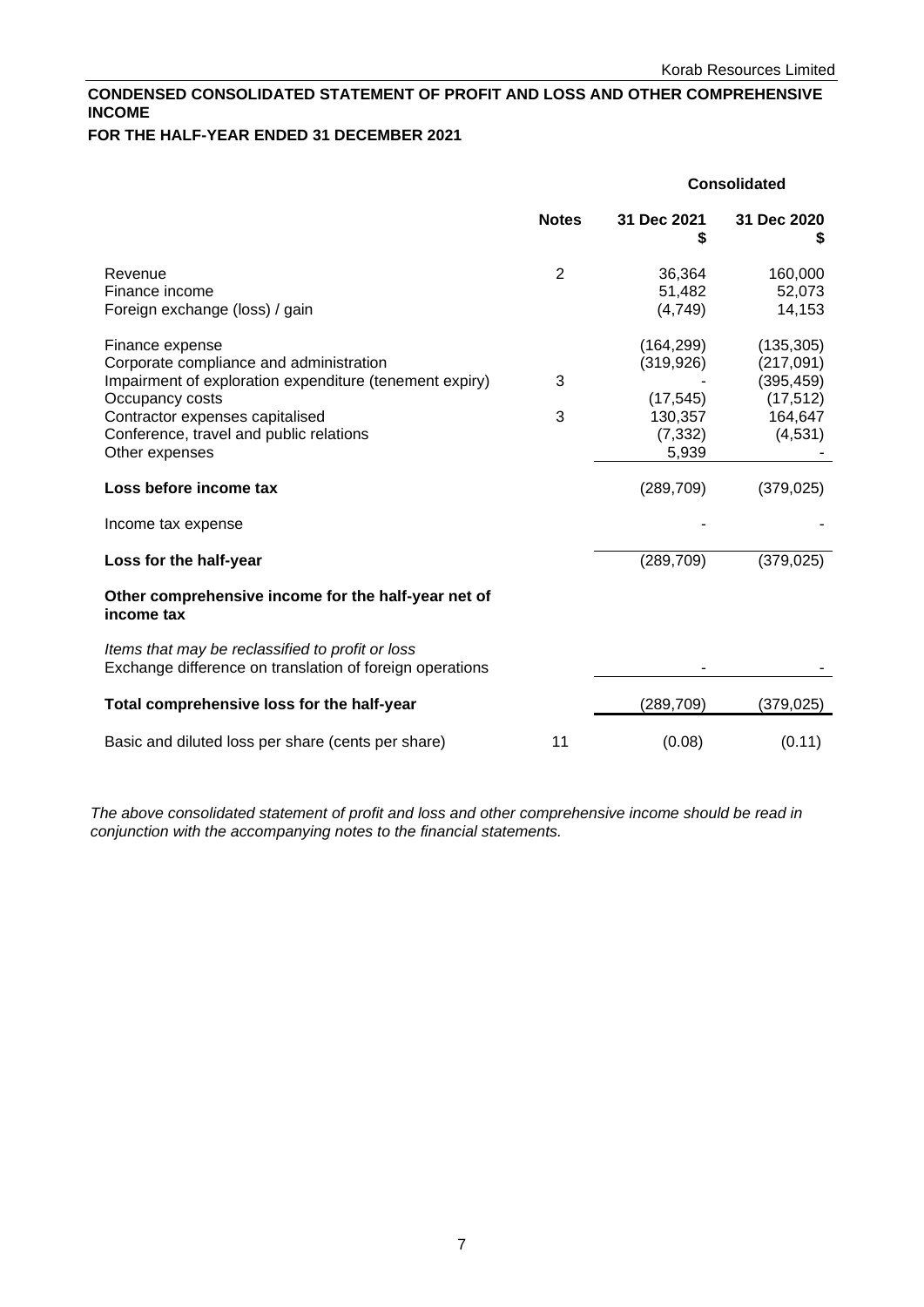# <span id="page-7-0"></span>**CONDENSED CONSOLIDATED STATEMENT OF FINANCIAL POSITION AS AT 31 DECEMBER 2021**

|                                                               | <b>Notes</b> | 31 Dec 2021            | 30 June 2021<br>S      |
|---------------------------------------------------------------|--------------|------------------------|------------------------|
| <b>Current assets</b>                                         |              |                        |                        |
| Cash and cash equivalents                                     |              | 1,570,302              | 93,313                 |
| Trade receivables and other financial assets                  |              | 41,115                 | 71,872                 |
| <b>Total current assets</b>                                   |              | 1,611,417              | 165,185                |
|                                                               |              |                        |                        |
| <b>Non-current assets</b>                                     |              |                        |                        |
| Trade receivables and other financial assets                  | 3            | 1,159,299              | 1,157,882              |
| Exploration and evaluation<br><b>Total non-current assets</b> |              | 3,257,090<br>4,416,389 | 3,033,283<br>4,191,165 |
|                                                               |              |                        |                        |
| <b>Total assets</b>                                           |              | 6,027,806              | 4,356,350              |
|                                                               |              |                        |                        |
| <b>Current liabilities</b>                                    |              |                        |                        |
| Trade and other payables                                      |              | 329,896                | 373,203                |
| Loans and borrowings                                          | 9            | 751,750                | 56,770                 |
| <b>Total current liabilities</b>                              |              | 1,081,646              | 429,973                |
|                                                               |              |                        |                        |
| <b>Non-current liabilities</b>                                |              |                        |                        |
| Loans and borrowings                                          | 9            | 2,176,222              | 2,678,062              |
| <b>Total non-current liabilities</b>                          |              | 2,176,222              | 2,678,062              |
| <b>Total liabilities</b>                                      |              | 3,257,868              | 3,108,035              |
| <b>Net assets</b>                                             |              | 2,769,938              | 1,248,315              |
|                                                               |              |                        |                        |
| <b>Equity</b>                                                 |              |                        |                        |
| Contributed equity                                            | 4            | 21,186,135             | 19,374,803             |
| Foreign currency translation reserve                          |              | (997,078)              | (997,078)              |
| Non-controlling interest contribution reserve                 |              | (1,036,227)            | (1,036,227)            |
| <b>Accumulated losses</b>                                     |              | (16, 382, 892)         | (16,093,183)           |
| <b>Total equity</b>                                           |              | 2,769,938              | 1,248,315              |

*The above consolidated statement of financial position should be read in conjunction with the accompanying notes to the financial statements.*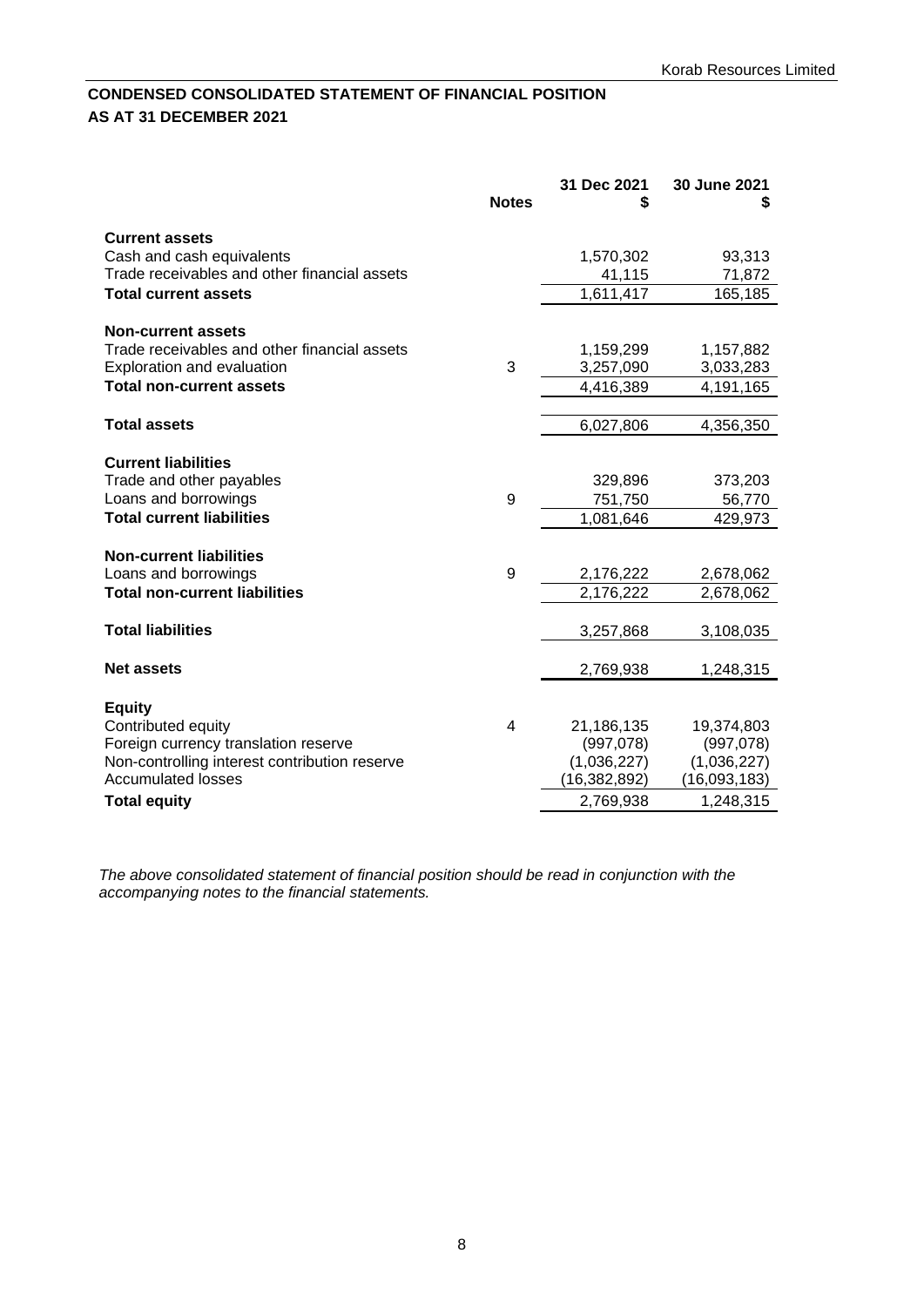# <span id="page-8-0"></span>**CONDENSED CONSOLIDATED STATEMENT OF CHANGES IN EQUITY FOR THE HALF-YEAR ENDED 31 DECEMBER 2021**

|                                                          | <b>Contributed</b><br><b>Equity</b> | Foreign<br>Currency<br><b>Translation</b><br><b>Reserve</b> | Non-<br>controlling<br><b>Interest</b><br><b>Contribution</b><br><b>Reserve</b> | <b>Accumulated</b><br><b>Losses</b> | <b>Total Equity</b> |
|----------------------------------------------------------|-------------------------------------|-------------------------------------------------------------|---------------------------------------------------------------------------------|-------------------------------------|---------------------|
| <b>Consolidated</b>                                      | \$                                  | \$                                                          | \$                                                                              | \$                                  | \$                  |
|                                                          |                                     |                                                             |                                                                                 |                                     |                     |
| Balance at 1 July 2020                                   | 19,374,803                          | (997,078)                                                   | (1,036,227)                                                                     | (15, 562, 398)                      | 1,779,100           |
| Loss for the period                                      |                                     | $\qquad \qquad \blacksquare$                                |                                                                                 | (379, 025)                          | (379, 025)          |
| Total comprehensive loss for the period                  |                                     |                                                             |                                                                                 | (379, 025)                          | (379, 025)          |
| Transactions with owners in their capacity as<br>owners: |                                     |                                                             |                                                                                 |                                     |                     |
| Balance at 31 December 2020                              | 19,374,803                          | (997,078)                                                   | (1,036,227)                                                                     | (15, 941, 423)                      | 1,400,075           |
| Balance at 1 July 2021                                   | 19,374,803                          | (997,078)                                                   | (1,036,227)                                                                     | (16,093,183)                        | 1,248,315           |
| Loss for the period                                      | $\blacksquare$                      | $\sim$                                                      | $\sim$                                                                          | (289, 709)                          | (289, 709)          |
| Total comprehensive loss for the period                  |                                     |                                                             |                                                                                 | (289, 709)                          | (289, 709)          |
| Transactions with owners in their capacity as<br>owners: |                                     |                                                             |                                                                                 |                                     |                     |
| Shares issued for cash, net of transaction<br>costs      | 1,811,332                           |                                                             |                                                                                 |                                     | 1,811,332           |
| Balance at 31 December 2021                              | 21,186,135                          | (997,078)                                                   | (1,036,227)                                                                     | (16, 382, 892)                      | 2,769,938           |

*The above consolidated statement of changes in equity should be read in conjunction with the accompanying notes to the financial statements.*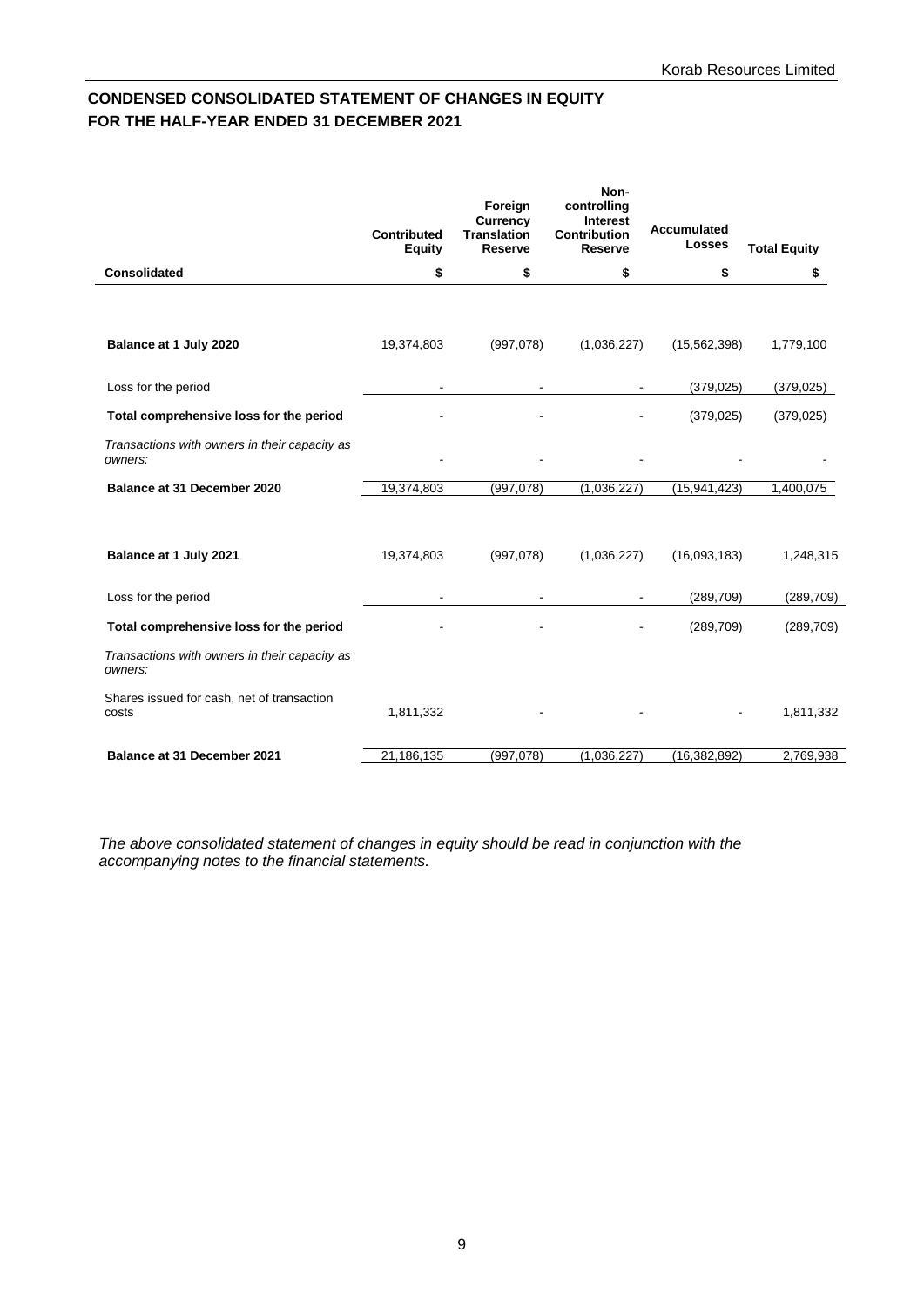# <span id="page-9-0"></span>**CONDENSED CONSOLIDATED STATEMENT OF CASH FLOWS FOR THE HALF-YEAR ENDED 31 DECEMBER 2021**

|                                                                                | Consolidated         |                     |
|--------------------------------------------------------------------------------|----------------------|---------------------|
|                                                                                | 31 Dec<br>2021<br>\$ | 31 Dec<br>2020<br>S |
| Cash flows from operating activities                                           |                      |                     |
| Tenement sub leasing receipts                                                  | 36,364               | 240,000             |
| Payments to suppliers and employees                                            | (65, 155)            | (104, 411)          |
| Interest received                                                              | 2,825                | 5,991               |
| Interest paid                                                                  | (4,929)              | (2,735)             |
| Net cash (outflows) / inflows from operating activities                        | (30, 895)            | 138,845             |
| Cash flows from investing activities                                           |                      |                     |
| Exploration and evaluation expenditure reimbursed                              |                      | 15,000              |
| Exploration and evaluation expenditure                                         | (66, 166)            | (78,860)            |
| Net cash (outflows) from investing activities                                  | (66, 166)            | (63, 860)           |
|                                                                                |                      |                     |
| Cash flows from financing activities<br>Proceeds from issue of ordinary shares | 1,900,636            |                     |
| Proceeds from borrowings                                                       | 585,910              | 533,500             |
| Repayment of advances from other entities                                      | 47,240               | 20,810              |
| Repayments of borrowings                                                       | (870, 432)           | (721, 393)          |
| Capital raising costs                                                          | (89, 304)            |                     |
| Net cash flows from / (used in) financing activities                           | 1,574,050            | (167, 083)          |
| Net increase / (decrease) in cash and cash equivalents                         | 1,476,989            | (92,098)            |
| Cash and cash equivalents at the beginning of the half-year                    | 93,313               | 163,840             |
| Cash and cash equivalents at the end of the half-year                          | 1,570,302            | 71,742              |

*The above consolidated statement of cash flows should be read in conjunction with the accompanying notes to the financial statements.*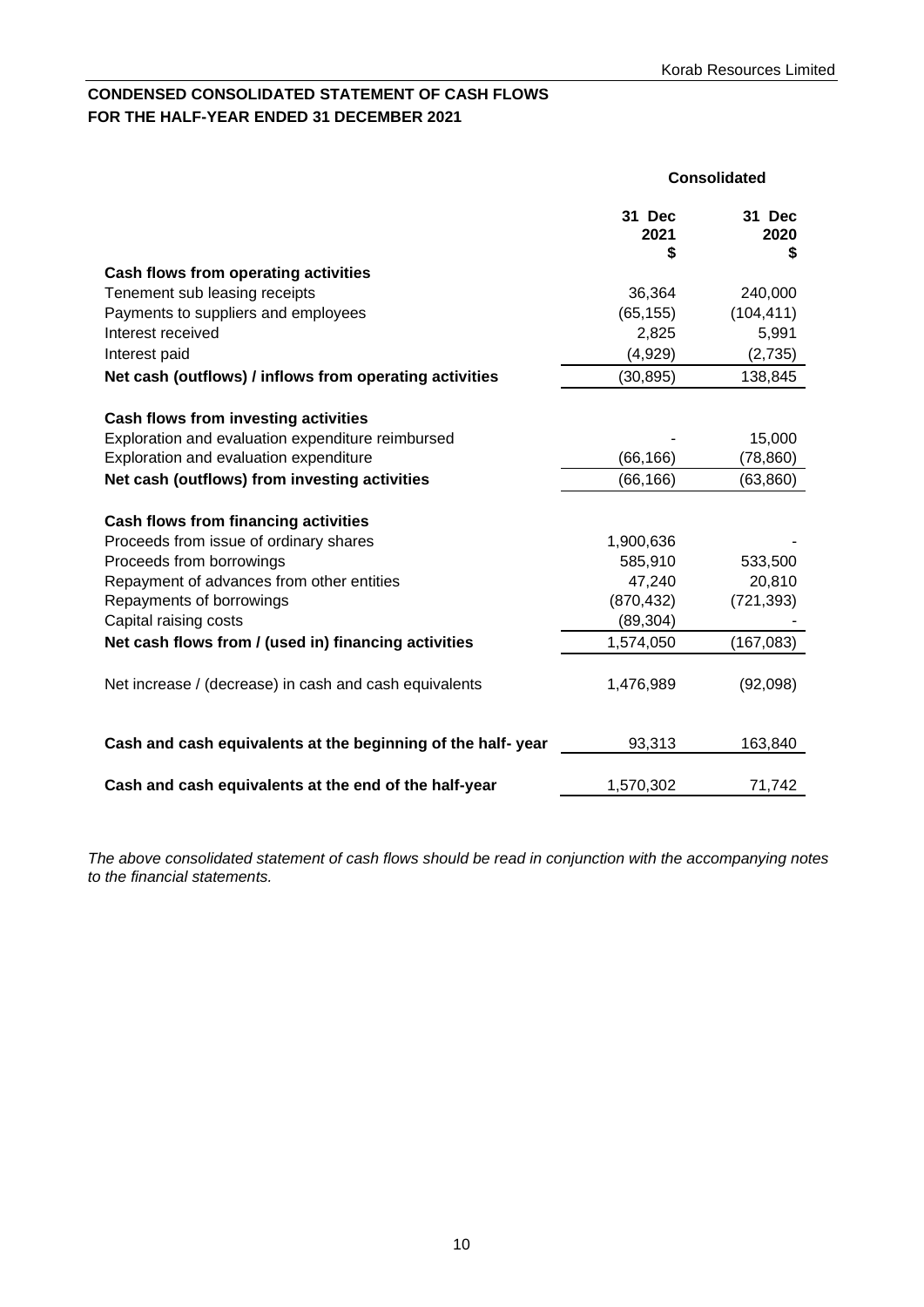#### <span id="page-10-0"></span>**NOTES TO THE FINANCIAL STATEMENTS FOR THE HALF-YEAR ENDED 31 DECEMBER 2021**

### **NOTE 1: STATEMENT OF SIGNIFICANT ACCOUNTING POLICIES**

#### **Statement of compliance**

These interim consolidated financial statements are general purpose financial statements prepared in accordance with the requirements of the Corporations Act 2001, applicable accounting standards including AASB 134 'Interim Financial Reporting', Accounting Interpretations and other authoritative pronouncements of the Australian Accounting Standards Board ('AASB'). Compliance with AASB 134 ensures compliance with IAS 34 'Interim Financial Reporting'.

This interim report does not include full disclosures of the type normally included in an annual financial report. Therefore, it cannot be expected to provide as full an understanding of the financial performance, financial position and cash flows of the Group as in the annual financial report.

It is recommended that this financial report be read in conjunction with the annual financial report for the year ended 30 June 2021 and any public announcements made by Korab Resources Limited and its subsidiaries during or since the end of the half-year in accordance with continuous disclosure requirements arising under the Corporations Act 2001 and the ASX Listing Rules.

The accounting policies and methods of computation adopted are consistent with those of the previous financial year and corresponding interim reporting period.

#### **Basis of preparation**

The interim report has been prepared on a historical cost basis. Cost is based on the fair value of the consideration given in exchange for assets. The company is domiciled in Australia and all amounts are presented in Australian dollars, unless otherwise noted.

For the purpose of preparing the interim report, the half-year has been treated as a discrete reporting period.

#### **Significant accounting judgments and key estimates**

The preparation of interim financial reports requires management to make judgments, estimates and assumptions that affect the application of accounting policies and the reported amounts of assets, liabilities, income and expense. Actual results may differ from these estimates.

In preparing this interim report, the significant judgments made by management in applying the Group's accounting policies and the key sources of estimation uncertainty were the same as those that applied to the consolidated financial report for the year ended 30 June 2021.

#### **Going concern**

The financial report has been prepared on the basis of accounting principles applicable to a going concern, which assumes the commercial realisation of the future potential of the Group's assets and the discharge of its liabilities in the normal course of business. At balance date, the Group had an excess of current assets over current liabilities of \$529,771 (30 June 2021: deficit of \$264,788) and net cash outflows from operations for the period of \$30,895 (31 December 2020: inflows of \$138,845). The financial statements do not include any adjustments relating to the recoverability and classification of recorded asset amounts, or to the amounts and classification of liabilities that might be necessary should the Group not continue as a going concern.

The Group may need to seek additional funding in the coming year in order to meet its operating expenditure and planned exploration expenditure for the next twelve months from the date of signing these financial statements. The directors are confident of being able to obtain additional funding through increase in debt, raising of additional share capital, or sale of assets. Should this not occur, or not occur on a sufficiently timely basis, there is a material uncertainty that may cast significant doubt about the Group's ability to continue as a going concern and therefore, the Group may be unable to realise its assets and discharge its liabilities in the normal course of business. The Group has secured the deferral of debt (from directors, and external parties) and the Company's position is contingent on continued deferral of this debt.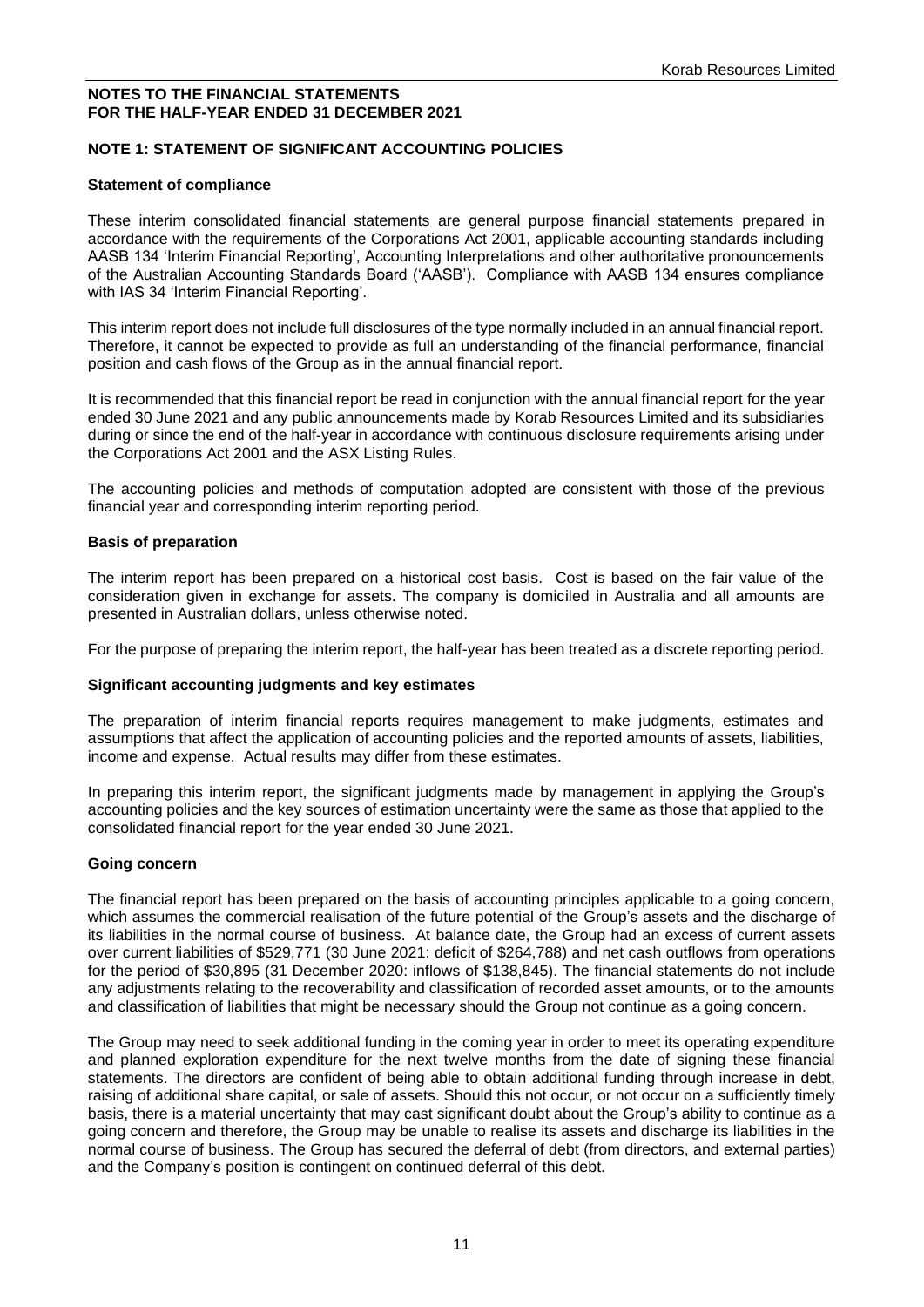**Consolidated**

## **NOTES TO THE FINANCIAL STATEMENTS FOR THE HALF-YEAR ENDED 31 DECEMBER 2021**

# **NOTE 1: STATEMENT OF SIGNIFICANT ACCOUNTING POLICIES (continued)**

#### **Significant accounting policies**

The half-year condensed consolidated financial statements have been prepared using the same accounting policies as used in the annual financial statements for the year ended 30 June 2021 other than noted below.

#### *Standards and Interpretations applicable to 31 December 2021*

In the period ended 31 December 2021, the Directors have reviewed all of the new and revised Standards and Interpretations issued by the AASB that are relevant to the Company and effective for the current reporting periods beginning on or after 1 July 2021.

The Directors have determined that there is no material impact of the other new and revised Standards and Interpretations on the Company and therefore, no material change is necessary to group accounting policies.

#### *Standards and Interpretations in issue not yet adopted*

The Directors have also reviewed all of the new and revised Standards and Interpretations in issue not yet adopted for the half-year ended 31 December 2021. As a result of this review the Directors have determined that there is no material impact, of the new and revised Standards and Interpretations on the Group and, therefore, no change is necessary to group accounting policies.

#### **NOTE 2: REVENUE**

|                                               | <b>Consolidated</b>                        |                                             |  |
|-----------------------------------------------|--------------------------------------------|---------------------------------------------|--|
|                                               | 6 months ended<br>31 December<br>2021<br>S | 6 months ended<br>31 December<br>2020<br>\$ |  |
| Tenement sub leasing fees - over time revenue | 36,364                                     | 160,000                                     |  |
|                                               | 36,364                                     | 160,000                                     |  |

#### **NOTE 3: EXPLORATION AND EVALUATION EXPENDITURE**

|                                                            | 6 months ended<br>31 December<br>2021<br>\$ | 12 months ended<br>30 June<br>2021<br>S |
|------------------------------------------------------------|---------------------------------------------|-----------------------------------------|
| Areas of interest in the exploration and evaluation phase: |                                             |                                         |
| Cost at beginning of the year                              | 3,583,961                                   | 3,299,646                               |
| Capitalised contractor fees                                | 130,357                                     | 247,465                                 |
| Other expenditure capitalised during the period            | 93,450                                      | 106,381                                 |
| Expenditure reimbursed and reimbursable                    |                                             | (69, 531)                               |
| Cost at end of the year                                    | 3,807,768                                   | 3,583,961                               |
| Impairment provision                                       | (550, 678)                                  | (550,678)                               |
| Carrying amount at the end of the year                     | 3,257,090                                   | 3,033,283                               |

The recoupment of costs carried forward in relation to areas of interest in the exploration and evaluation phases is dependent on the successful development and commercial exploitation or sale of the respective areas.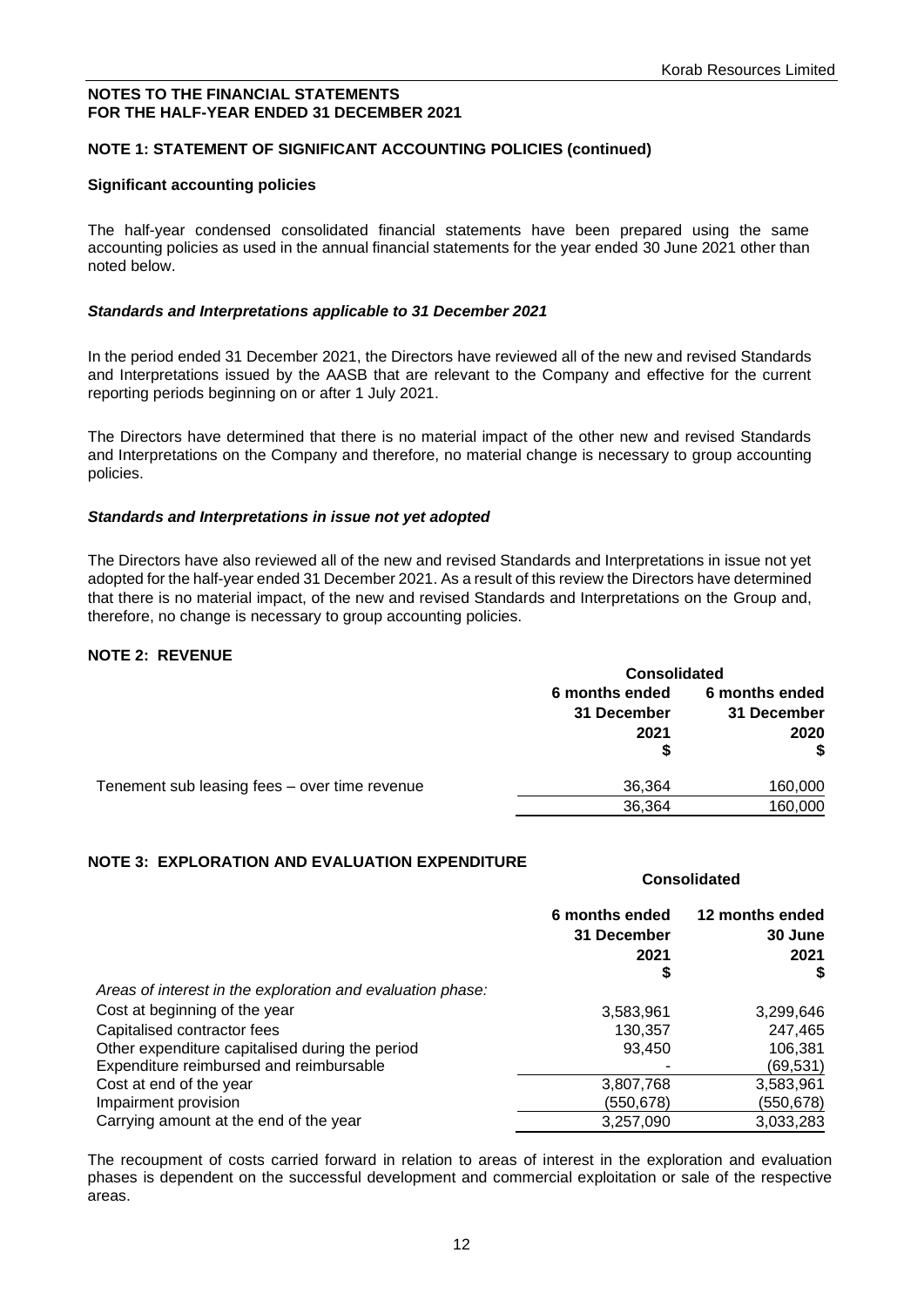#### **NOTES TO THE FINANCIAL STATEMENTS FOR THE HALF-YEAR ENDED 31 DECEMBER 2021**

## **NOTE 3: EXPLORATION AND EVALUATION EXPENDITURE (continued)**

A subsidiary, Australian Copper Holdings Pty Ltd, has recognised an impairment charge of \$Nil (2020: \$395,459) during the reporting period.

The Directors are of the opinion that whilst the tenure of the Bobrikovo project is not affected by the current political developments in Ukraine, the uncertainty as to the future direction of the developments there makes it prudent to be conservative. The exploration and evaluation expenditure attributable to the Bobrikovo project has been written-off at consolidation level in earlier reporting periods to reflect this conservative approach.

#### **NOTE 4: CONTRIBUTED EQUITY**

|                                       |                                    | <b>Consolidated</b> |                                 |            |  |
|---------------------------------------|------------------------------------|---------------------|---------------------------------|------------|--|
|                                       | 6 months ended 31 December<br>2021 |                     | 12 months ended 30 June<br>2021 |            |  |
|                                       | <b>Number</b>                      |                     | <b>Number</b>                   | \$         |  |
| Movements in ordinary shares on issue |                                    |                     |                                 |            |  |
| Balance at beginning of period        | 332,492,981                        | 19,374,803          | 332.492.981                     | 19,374,803 |  |
| Issue of shares for cash              | 34,557,019                         | 1,900,636           |                                 |            |  |
| Share issue costs                     |                                    | (89, 304)           |                                 |            |  |
| Balance at end of period              | 367,050,000                        | 21,186,135          | 332,492,981                     | 19,374,803 |  |
|                                       |                                    |                     |                                 |            |  |

#### **NOTE 5: CONTINGENT LIABILITIES**

In the opinion of the directors there were no contingent liabilities that existed as at 31 December 2021.

#### **NOTE 6: SEGMENT REPORTING**

AASB 8 Operating Segments requires operating segments to be identified on the basis of internal reports about components of the consolidated entity that are reviewed by the chief operating decision maker in order to allocate resources to the segment and assess its performance. The Executive Chairman of Korab reviews internal reports prepared such as consolidated financial statements, and strategic decisions of the consolidated entity are determined upon analysis of these internal reports. During the year the consolidated entity operated predominantly in one business segment, being the minerals exploration sector. Accordingly, under the "management approach" outlined only one operating segment has been identified and no further disclosure is required in the notes to the consolidated financial statements. All non-current assets, revenue and finance income for the current and prior period have a geographical location in Australia.

|                                | 31 December 2021 | <b>30 June 2021</b> |
|--------------------------------|------------------|---------------------|
|                                |                  |                     |
| Australia – non-current assets | 4.416.389        | 4.191.165           |
| Australia – revenue            | 36.364           | 364.882             |
| Australia – finance income     | 51.482           | 111.574             |

#### **NOTE 7: EVENTS SUBSEQUENT TO REPORTING DATE**

No matter or circumstance has arisen since 31 December 2021 that in the opinion of the directors has significantly affected, or may significantly affect in future financial years the consolidated entity's operations, the results of those operations, or the consolidated entity's state of affairs.

#### **NOTE 8: FINANCIAL INSTRUMENTS**

The method and valuation techniques used for the purpose of measuring fair value are unchanged compared to previous reporting period. The carrying value of financial assets and financial liabilities are considered to be a reasonable approximation of their fair value.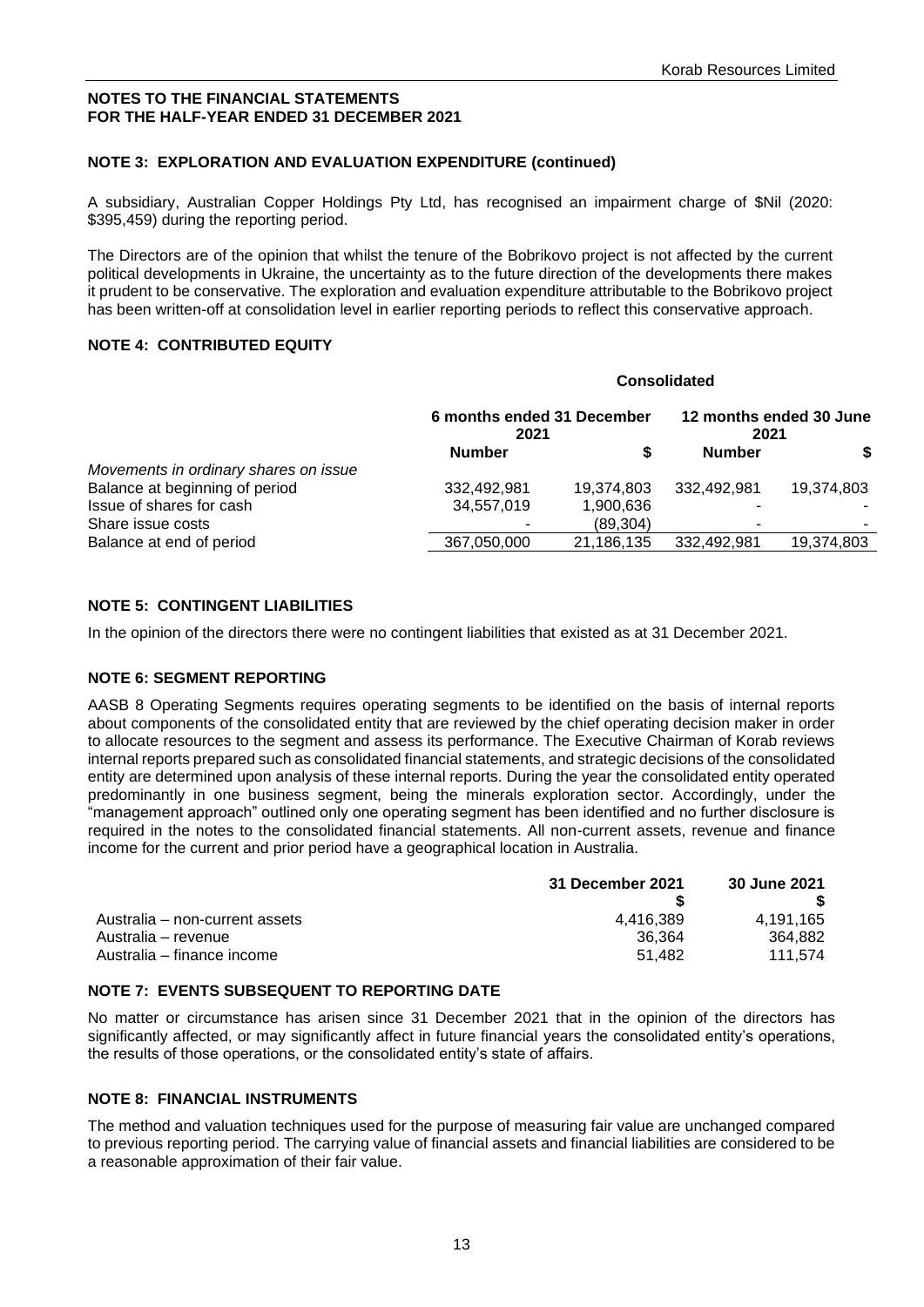**Consolidated**

#### **NOTES TO THE FINANCIAL STATEMENTS FOR THE HALF-YEAR ENDED 31 DECEMBER 2021**

### **NOTE 9: LOANS AND BORROWINGS**

|                                                 | 31 Dec 2021 | 30 June 2021 |
|-------------------------------------------------|-------------|--------------|
|                                                 | \$          | S            |
| Current                                         |             |              |
| Loans payable - related parties – unsecured (i) | 656,600     | 56,770       |
| Loans payable - third parties - unsecured (ii)  | 95,150      |              |
|                                                 | 751,750     | 56,770       |
| Non-current                                     |             |              |
| Loans payable - related parties – unsecured (i) | 1.043.061   | 1,538,510    |
| Loans payable - third parties - unsecured (ii)  | 1,133,161   | 1,139,552    |
|                                                 | 2,176,222   | 2,678,062    |

- (i) The terms and conditions of related party loans and borrowings are set out in Note 10, Related Party Transactions.
- (ii) The third party loans and borrowings are on arms-length terms and conditions. The third party loans and borrowings are not payable prior to 31 March 2023 and are at an interest rate of 12%.

# **NOTE 10: RELATED PARTY TRANSACTIONS**

*Consolidated Statement of Profit and Loss and Other Comprehensive Income* 

|                                                | 6 months<br>ended<br>31 December<br>2021 | 6 months<br>ended<br>31 December<br>2020 |
|------------------------------------------------|------------------------------------------|------------------------------------------|
| Non-executive directors' fees accrued and      |                                          |                                          |
| converted to loans                             | 24,050                                   | 24,050                                   |
| Non-executive directors' fees paid and payable | 24,050                                   | 24,050                                   |
| Management contract fees accrued and converted |                                          |                                          |
| to loans                                       | 179,850                                  | 163,500                                  |
| Management contract fees paid and payable      | 179,850                                  | 163,500                                  |
|                                                |                                          |                                          |

#### *Statement of Financial Position*

During a prior period, the directors and Rheingold agreed to suspend payments of the executive services fees (management contract fees) and directors' fees. The unpaid fees are being accrued. The balance of outstanding liabilities to Rheingold, Mr Karpinski and his related entities at period end for loans to the parent entity and unpaid fees is \$949,443 (30 June 2021: \$916,174) at an average interest rate of 12%. The loans and unpaid fees are not payable prior to 31 March 2023. These loans and debt become payable immediately on change of control of Korab. Mr. Karpinski has not received any directors' fees from Korab or its subsidiaries since the formation of Korab in March 1998. During the reporting period, accrued directors' fees and Rheingold management contract fees were converted to loans and some of the prior year loans were repaid by Korab. Interest accrued to Rheingold, Mr. Karpinski and his related entities during the reporting period was \$47,098 (2020: \$40,808).

The balance of outstanding liabilities to Mrs. Karpinski, at period end for a loan to the parent entity is 110,620 United States Dollars (A\$153,507 at the applicable foreign exchange rate) (30 June 2021: 103,882 United States Dollars, or A\$139,463 at applicable foreign exchange rate) at an interest rate of 12%. The loan is not payable prior to 31 March 2023. This loan becomes payable immediately on change of control of Korab. Interest accrued to Mrs. Karpinski during the reporting period was \$9,294 (2020: \$7,769).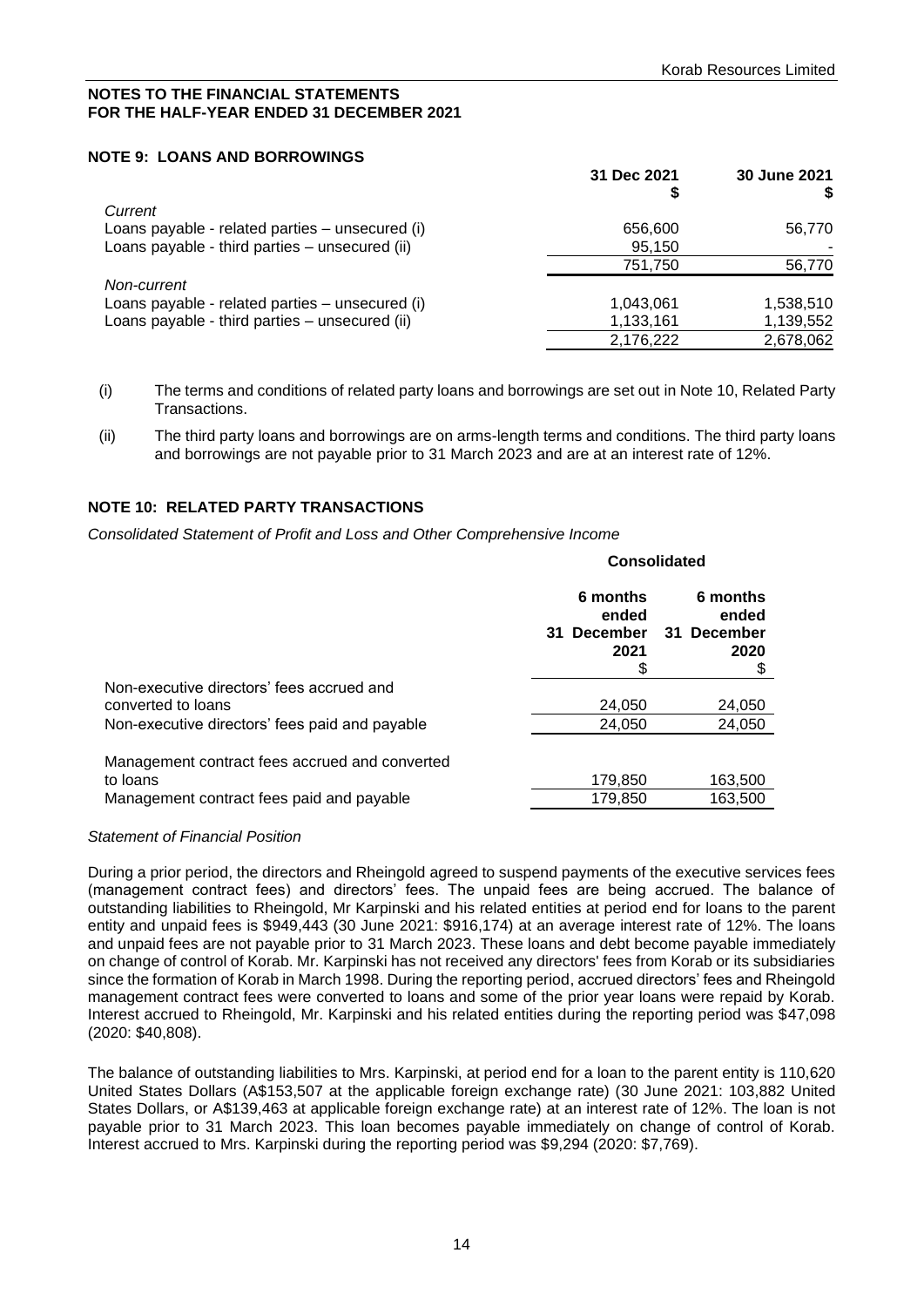#### **NOTES TO THE FINANCIAL STATEMENTS FOR THE HALF-YEAR ENDED 31 DECEMBER 2021**

# **NOTE 10: RELATED PARTY TRANSACTIONS (continued)**

The balance of outstanding liabilities to directors, excluding Mr. Karpinski, and their related entities at period end for loans to the parent entity and unpaid fees is \$596,702 (30 June 2021: \$539,643) at the average interest rate of 12% pa. The loans and unpaid fees are not payable prior to 31 March 2023. Interest accrued to directors, excluding Mr. Karpinski and their related entities during the reporting period was \$33,008 (2020: \$27,364).

Mr Andrej Karpinski is a director and significant shareholder of Polymetallica Minerals Limited (formerly Uranium Australia Ltd). The balance of outstanding receivables from Polymetallica Minerals Limited at period end is \$1,147,403 (30 June 2021: \$1,145,986) at an interest rate of 8.5%. The receivable is not payable prior to 31 March 2023. The balance of outstanding receivables from Polymetallica Minerals Limited consist of funds provided by the Company to pay for tenement rents and other project related costs in relation to projects where the Company and Polymetallica have, or have had joint venture arrangements, and/or production sharing agreements, plus any accrued interest. These joint venture arrangements and/or production sharing agreements were established when Polymetallica was a subsidiary of the Company prior to Polymetallica being demerged (spun-off) from the Company. The Company has the registered security over all current and future assets of Polymetallica until the debt owing to the Company and any accrued interest is repaid in full. During the year Polymetallica paid the Company \$47,240 (2020: \$20,810) in interest with the remaining interest of \$1,417 (2020: \$25,272) accruing.

Other than disclosed above there were no related party transactions during the period.

#### **NOTE 11: BASIC EARNINGS PER SHARE**

|                                                                                                                                 | 31 Dec 2021 | 31 Dec 2020 |
|---------------------------------------------------------------------------------------------------------------------------------|-------------|-------------|
| Basic and diluted loss per share                                                                                                | (0.08)      | (0.11)      |
| Loss from operations attributable to ordinary equity holders of Korab<br>used to calculate basic and diluted earnings per share | (289, 709)  | (379, 025)  |
| Weighted average number of shares outstanding during the period<br>used to calculate basic and diluted earnings per share       | 344,700,624 | 332,492,981 |

All potential ordinary shares, being options to acquire ordinary shares, are not considered dilutive in the calculation of earnings per share as the exercise of the options would not increase the loss per share.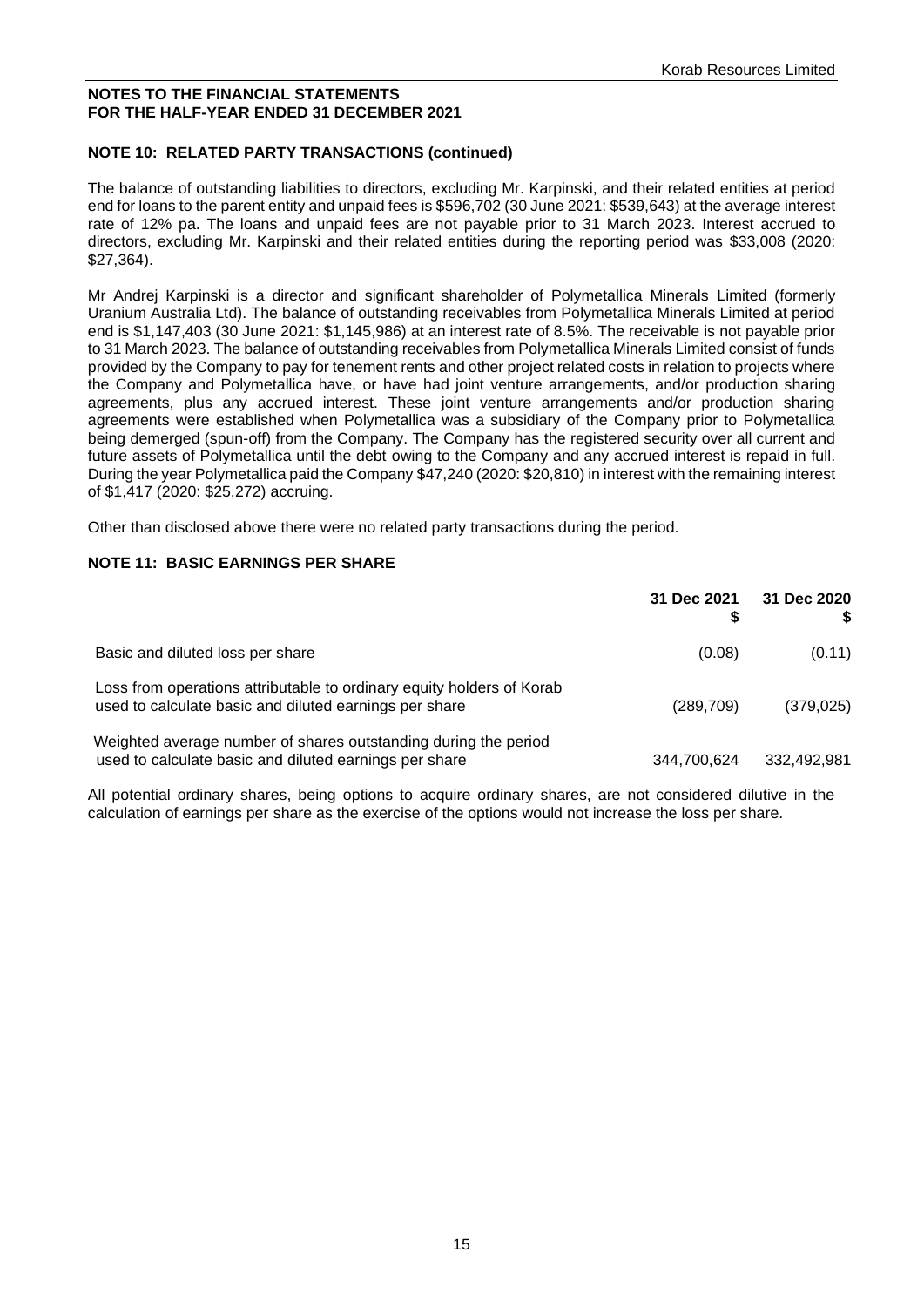### <span id="page-15-0"></span>**DIRECTORS' DECLARATION**

In the opinion of the directors of Korab Resources Limited ('the company'):

- 1. The attached financial statements and notes thereto as set out on pages 7 to 15 are in accordance with the Corporations Act 2001 including:
	- a. complying with Accounting Standards, the Corporations Regulations 2001 and other mandatory professional reporting requirements; and
	- b. giving a true and fair view of the Group's financial position as at 31 December 2021 and of its performance for the half-year then ended.
- 2. there are reasonable grounds to believe that the Company will be able to pay its debts as and when they become due and payable.

This declaration is signed in accordance with a resolution of the Board of Directors made pursuant to s.303(5) of the Corporations Act 2001.

 $\overline{\phantom{a}}$ 

Andrej K. Karpinski Executive Chairman

16 March 2022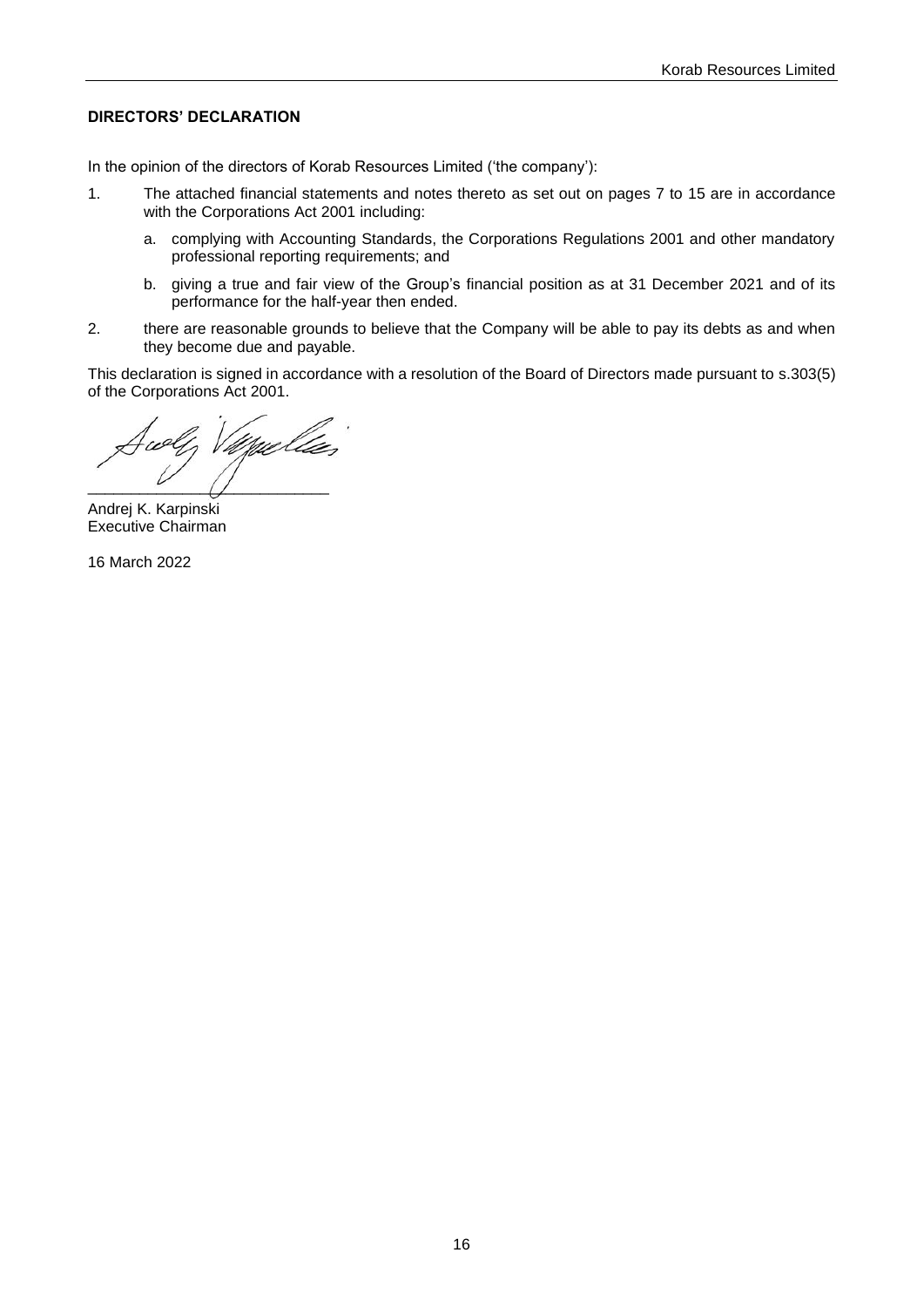

#### **INDEPENDENT AUDITOR'S REVIEW REPORT**

To the members of Korab Resources Limited

#### **Report on the Condensed Interim Financial Report**

#### *Conclusion*

We have reviewed the accompanying interim financial report of Korab Resources Limited ("the company") which comprises the condensed consolidated statement of financial position as at 31 December 2021, the condensed consolidated statement of profit or loss and other comprehensive income, the condensed consolidated statement of changes in equity and the condensed consolidated statement of cash flows for the half-year ended on that date, notes comprising a summary of significant accounting policies and other explanatory information, and the directors' declaration, for the group comprising the company and the entities it controlled at the half-year end or from time to time during the half-year.

Based on our review, which is not an audit, we have not become aware of any matter that makes us believe that the interim financial report of Korab Resources Limited does not comply with the *Corporations Act 2001* including:

- (a) giving a true and fair view of the group's financial position as at 31 December 2021 and of its performance for the half-year ended on that date; and
- (b) complying with Accounting Standard AASB 134 *Interim Financial Reporting* and the *Corporations Regulations 2001*.

#### *Basis for conclusion*

We conducted our review in accordance with ASRE *2410 Review of a Financial Report Performed by the Independent Auditor of the Entity*. Our responsibilities are further described in the *Auditor's responsibilities for the review of the financial report* section of our report. We are independent of the company in accordance with the auditor independence requirements of the *Corporations Act 2001* and the ethical requirements of the Accounting Professional and Ethical Standards Board's APES 110 *Code of Ethics for Professional Accountants (including Independence Standards)* (the Code) that are relevant to our audit of the annual financial report in Australia. We have also fulfilled our other ethical responsibilities in accordance with the Code.

#### *Material uncertainty related to going concern*

We draw attention to Note 1 in the financial report, which indicates that a material uncertainty exists that may cast significant doubt on the entity's ability to continue as a going concern. Our conclusion is not modified in respect of this matter.

#### *Responsibility of the directors for the financial report*

The directors of the company are responsible for the preparation of the interim financial report that gives a true and fair view in accordance with Australian Accounting Standards and the *Corporations Act 2001* and for such internal control as the directors determine is necessary to enable the preparation of the interim financial report that gives a true and fair view and is free from material misstatement, whether due to fraud or error.

#### hlb.com.au

HLB Mann Judd (WA Partnership) ABN 22 193 232 714 Level 4, 130 Stirling Street, Perth WA 6000 / PO Box 8124 Perth BC WA 6849 T: +61 (0)8 9227 7500 E: mailbox@hlbwa.com.au Liability limited by a scheme approved under Professional Standards Legislation.

HLB Mann Judd (WA Partnership) is a member of HLB International, the global advisory and accounting network